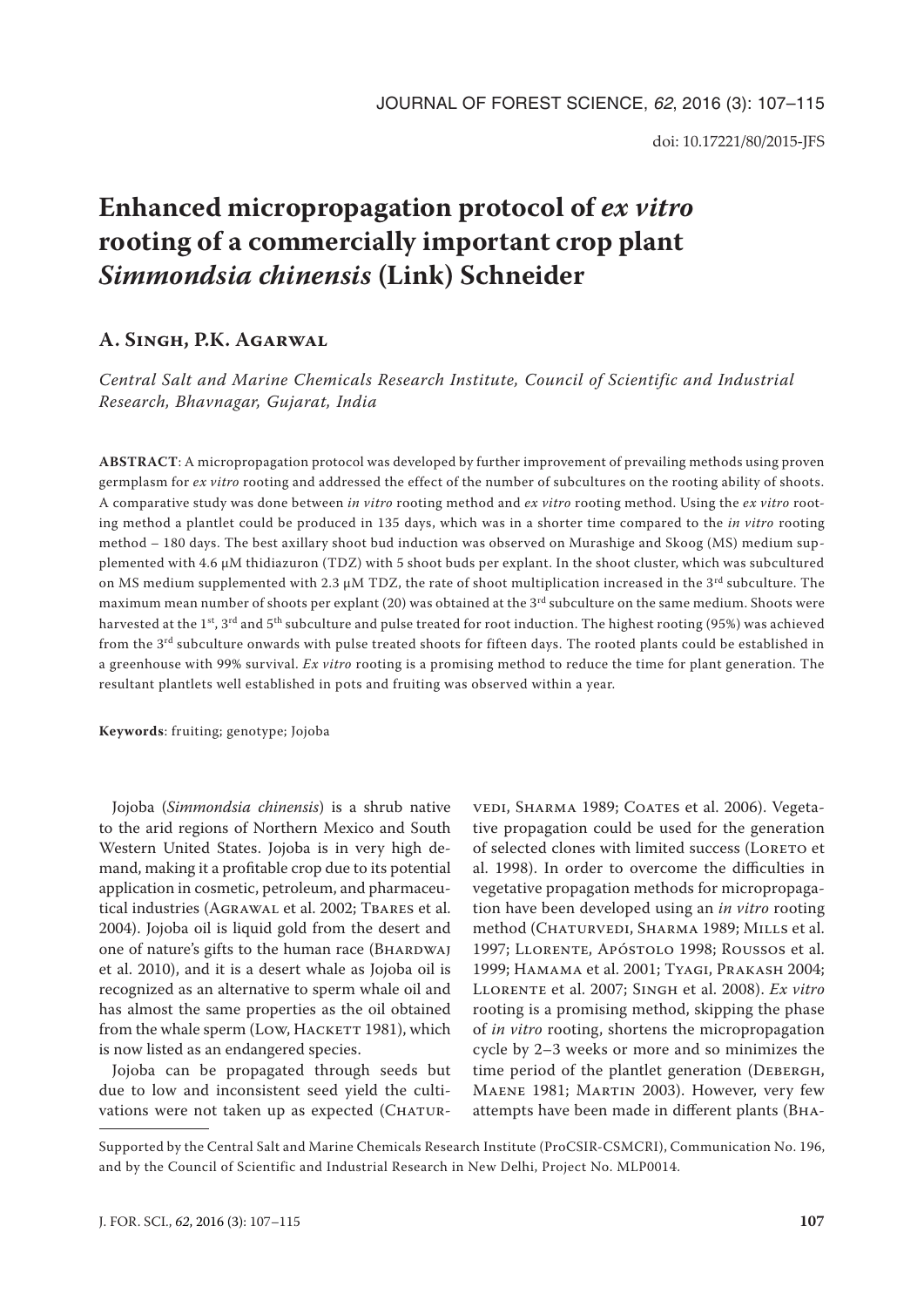tia et al. 2002; Martin 2003; Xu et al. 2008; Singh et al. 2014) using this technique and no such attempt has been made in Jojoba.

Many researchers have reported the effect of the number of subcultures on the rooting capacity of microshoots. In many tree species such observations were made e.g. in apple (*Malus pumila* Miller cv. Fuji, Starkrimson), shoots acquired a high rooting ability with increasing the number of subcultures (CHANG et al. 1991; NOITON et al. 1992); walnut (*Juglans regia* Linneaus) shoots have a high rooting rate after they have been subcultured for 4 years (Pei et al. 2002; Wang, Guo 2007) when a high rooting rate was found until the  $8<sup>th</sup>$  subculture. During adventitious root formation endogenous hormones are involved. Indoleacetic acid oxidase (IAAO), peroxidase oxidase (POD) and polyphenol oxidase (PPO) are found to play a role in adventitious root formation (Huang et al. 2002; Xiao et al. 2002; Kochhar et al. 2005). The successful rooting depends upon optimal levels of endogenous phytohormones required for the rooting of that particular plant (Pan, Tian 1999; Wang et al. 2005).

As stated above, the number of subcultures affects the formation of adventitious roots in many species of woody plants. However, no such studies have been done earlier to reveal the effect of successive subcultures of Jojoba microshoots on rooting. Recently, we have developed the large-scale micropropagation protocol from nodal (Singh et al. 2008) and leaf (SINGH et al. 2011) explants.

In this study, we report the clonal multiplication of Jojoba using *ex vitro* rooting and effect of the number of subcultures on multiple shoot buds and their rooting ability upon subsequent subcultures.

# **MATERIAL AND METHODS**

**Plant material and culture conditions**. Highyielding four female (CSMCRI 1-1, CSMCRI 12-8, CSMCRI 10-4 and CSMCRI 20-3) and two male genotypes (Male-1 and Male-2) with an abundance of flowering were selected from the Central Salt and Marine Chemicals Research (CSMCRI) experimental station Zanjmer (21.50°N, 17.53'E, 72.10°N, 44.96'E), Bhavnagar, Gujarat. Actively growing young shoots (5–10 inter nodes) were collected early in the morning and processed for surface sterilization as described by SINGH et al. (2008). Uniform culture conditions were applied in all experiments. Murashige and Skoog (1962) medium (MS medium) was supplemented with plant growth regulators (PGRs) in different concentra-

tions and combinations. The pH of the medium was adjusted to 5.8 using 1 N KOH or HCl, prior to autoclaving at a pressure of 105 kPa at 121°C for 20 min. Explants were inoculated into  $32 \times 200$  mm culture tubes containing 40 ml of culture medium which was equally distributed using an automatic dispenser (ASE chenit PM05*)*. The cultures were maintained at  $25 \pm 2$ °C under 16 h photoperiod with 35–40 µmol·m–**<sup>2</sup>**·s–1 irradiance (cool white fluorescent tubes).

**Axillary bud induction and multiplication**. The nodal segments of approximately 2–3 cm length of all genotypes were cultured on MS medium supplemented with TDZ (thidiazuron, 0.46–6.90 µM) and 0.62% agar (w/v, Qualigens, Glaxo Fine Chemicals, Mumbai, India). After 4 weeks, explants were subcultured on MS medium supplemented with different concentrations of TDZ  $(0.46-6.90 \mu M)$ for shoot multiplication and elongation. The basal mass remaining after harvesting the shoots was subcultured onto a fresh shoot multiplication medium for further multiplication. The multiplication rate, shoot elongation and number of shoots per explant were recorded after 5 weeks of culture.

*In vitro* **rooting**. Shoots were harvested at different subcultures,  $1^{st}$ ,  $3^{rd}$  and  $5^{th}$ , and were pulse treated in LM (½ strength liquid MS medium) supplemented with 49.0  $\mu$ M indole-3-butyric acid (IBA) and 5.40 µM 1-naphthaleneacetic acid (NAA) for 5 days and subsequently transferred to  $\frac{1}{2}$ strength hormone-free MS medium supplemented with charcoal 0.02% (CM) for rooting.

*Ex vitro* **rooting and acclimatization**. Grownup shoots obtained from the 3<sup>rd</sup> subculture onwards from the medium supplemented with 2.3  $\mu$ M TDZ were used in all the rooting experiments. To determine the rooting efficiency, shoots were pulse treated by placing in a test tube containing a filter paper boat filled with 20 ml of ½ strength MS liquid medium (LM) supplemented with 12.1–49.0 μM IBA, 2.70–8.10 μM NAA, 2.25–13.5 µM 2,4-dichlorophenoxyacetic acid **(**2,4-D) for 10 and 15 days and transferred to polythene bags (five shoots per bag) containing sterilized sand irrigated with sterile distilled water containing 500 mg·l –1 Bavistin (Singh et al. 2010) and covered with transparent plastic bags to maintain humidity. The rooting percentage was recorded after 3 weeks. The rooted plants were transferred to a greenhouse for further hardening and the survival of plants was recorded after 3–4 weeks.

The treatment effects were assessed by SPSS statistical software (IBM, New York, USA). The 0.05 level of probability was used for statistical significance in the analyses.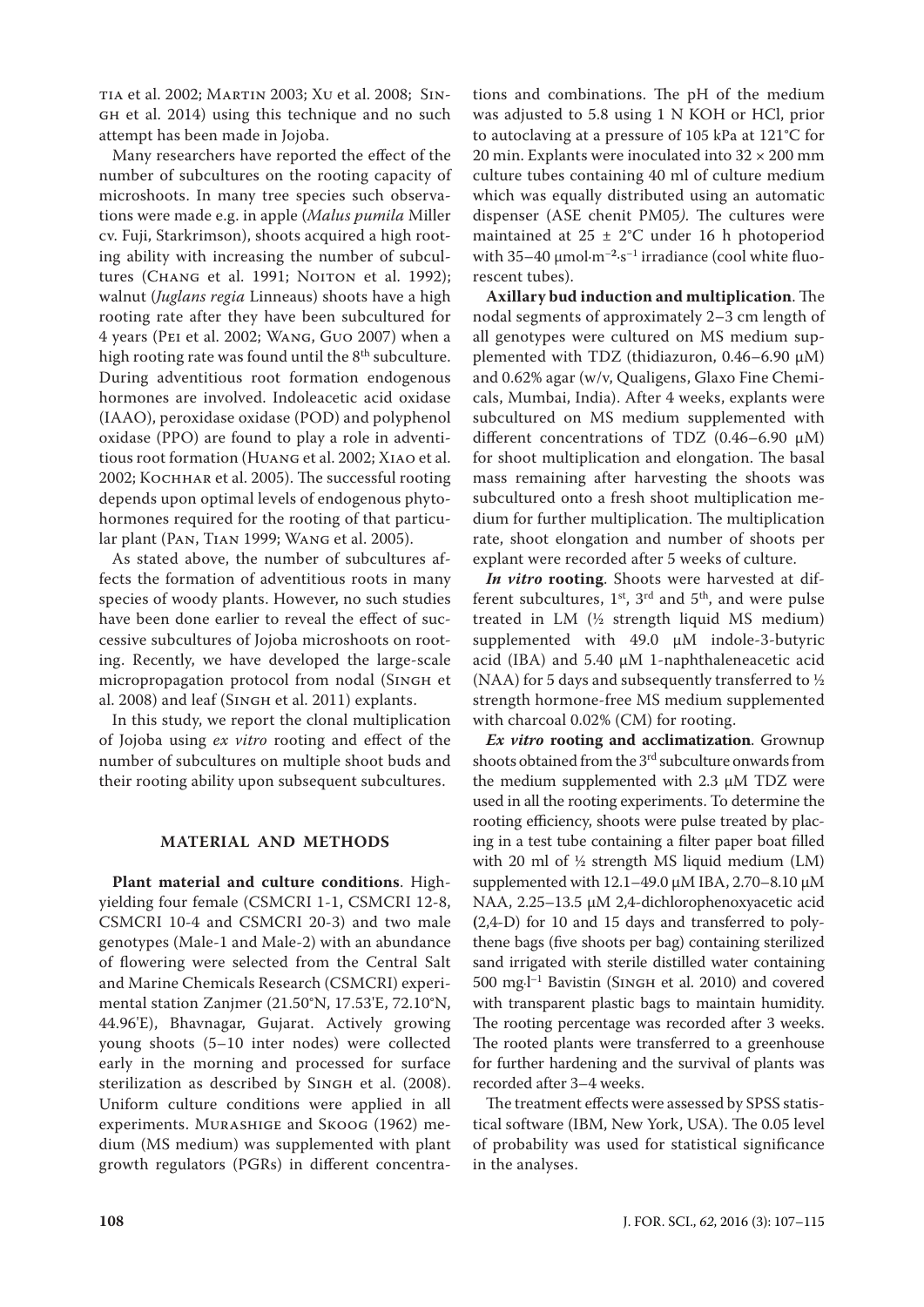

Fig. 1. Effect of thidiazuron (TDZ) on shoot bud induction of different genotypes of *Simmondsia chinensis* (Link) Schneider. The values represent means  $\pm$  SE of the treatment of 20 explants in three replicate experiments, different letters for TDZ treatments are significantly different at 0.05 probability level (CSMCRI 1-1, CSMCRI 12-8, CSMCRI 10-4, CSMCRI 20-3 – female genotype, Male-1, Male-2 – male genotype)

#### **RESULTS**

### **Effect of TDZ on axillary bud induction, shoot multiplication and elongation**

The nodal segments of male and female genotypes cultured on MS medium without PGRs did not show any axillary bud growth, however, the application of 0.46 to 6.90 µM TDZ into the medium induced shoot buds. The best axillary bud induction was recorded at 4.60  $\mu$ M TDZ (Fig. 1). The induction of shoot buds was more than 90% in all the genotypes. Four weeks after inoculation, positively responding explants (the medium supplemented with 4.60 µM TDZ) were subcultured on MS medium supplemented with 0.46–6.90 µM TDZ for shoot proliferation and elongation. All the concentrations of TDZ facilitated multiple shoot bud induction with a very small amount of callus at the proximal end irrespective of the genotypes studied. The best shoot proliferation and elongation were observed on MS medium supplemented with 2.3 µM TDZ. After the first culture explants of all the genotypes cultured on 2.3 µM TDZ developed 8–10 multiple shoot buds in the first subculture which reached the peak of 14–20 shoots per culture on the  $3<sup>rd</sup>$  subculture (Figs 2 and 3). The rate of shoot multiplication increased on the third subculture. These shoots attained the growth of 10 to 12 cm and were used for rooting. Axillary buds at the nodes of the in vitro developed shoots also showed 6–8 multiple shoots (Fig. 3c).

#### *In vitro* **rooting and acclimatization**

Shoots from all the genotypes were harvested from the  $1<sup>st</sup>$ ,  $3<sup>rd</sup>$  and  $5<sup>th</sup>$  subculture and were pulse treated

|             |                  | Number of subculture |                  |
|-------------|------------------|----------------------|------------------|
| Genotype    | 1 <sup>st</sup>  | 3 <sup>rd</sup>      | 5 <sup>th</sup>  |
| Female      |                  |                      |                  |
| CSMCRI 1-1  | $40.12 \pm 1.12$ | $94.21 \pm 2.29$     | $92.28 \pm 2.26$ |
| CSMCRI 12-8 | $39.15 \pm 1.16$ | $92.28 \pm 2.56$     | $93.24 \pm 2.56$ |
| CSMCRI 10-4 | $39.26 \pm 1.11$ | $93.16 \pm 2.46$     | $95.18 \pm 2.29$ |
| CSMCRI 20-3 | $40.24 \pm 1.29$ | $92.14 \pm 2.48$     | $92.11 \pm 1.35$ |
| Male        |                  |                      |                  |
| Male-1      | $40.16 \pm 1.56$ | $95.21 \pm 2.35$     | $94.21 \pm 2.45$ |
| Male-2      | $41.21 \pm 1.34$ | $94.19 \pm 2.31$     | $95.16 \pm 2.41$ |

Table 1. Effect of subcultures on *in vitro* rooting percentage of different genotypes of *Simmondsia chinensis* (Link) Schneider over 4 weeks

values represent means  $\pm$  SE of the treatment of 20 explants in three replicate experiments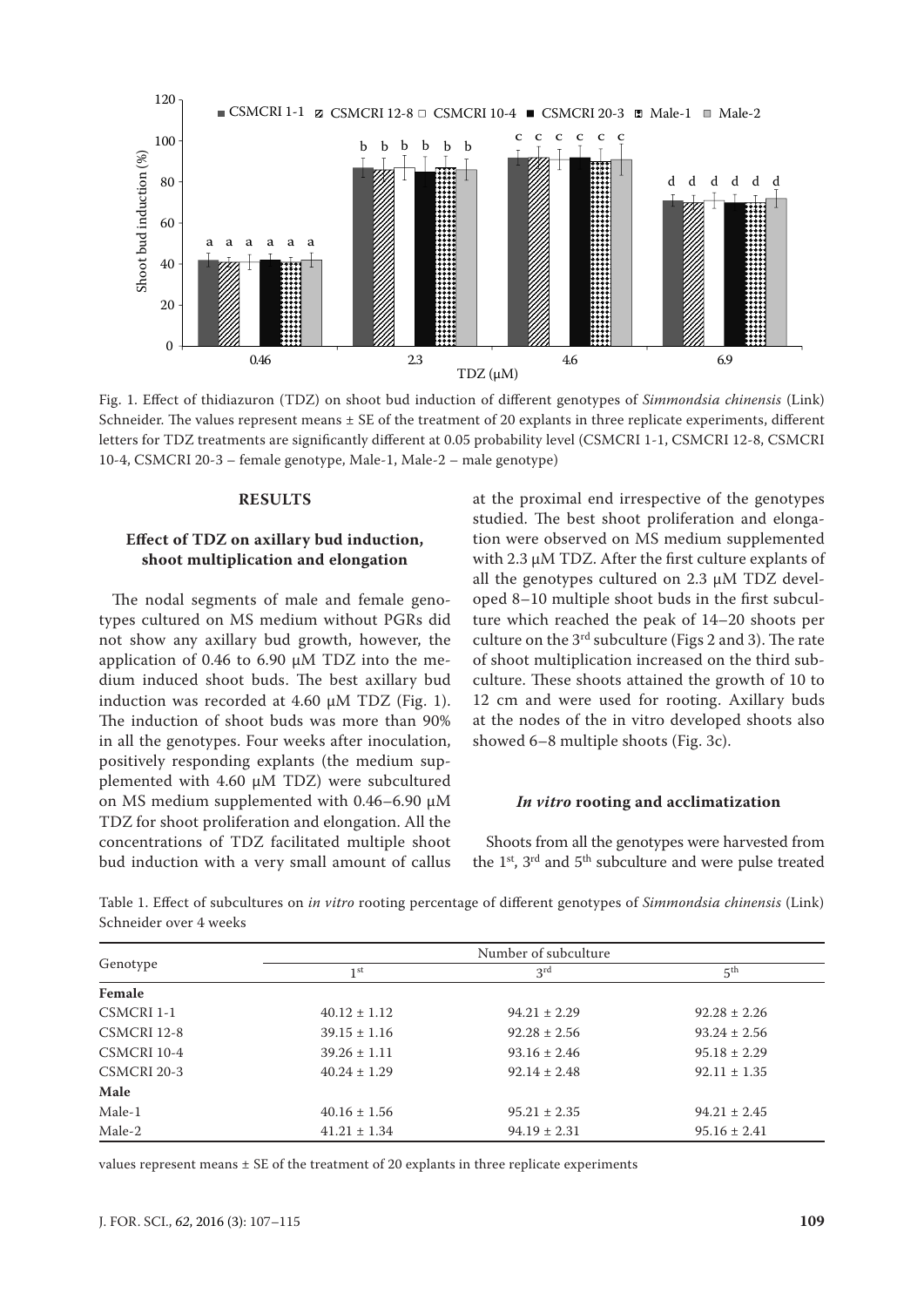

Fig. 2. Effect of the number of subcultures on the number of shoot buds, first subculture (a), third subculture (b) on different genotypes of *Simmondsia chinensis* (Link) Schneider (CSMCRI 1-1, CSMCRI 12-8, CSMCRI 10-4, CSMCRI 20-3 – female genotype, Male-1, Male-2 – male genotype, TDZ – thidiazuron)

in LM for 5 days and then transferred to CM for rooting. The rooting percentage of shoots in all the genotypes was very close to each other and did not vary very much. The highest percent rooting was achieved in the range of 92 to 95% from the 3<sup>rd</sup> and 5<sup>th</sup> subculture shoots in all the genotypes (Fig. 3, Table 1). From the third subculture onwards, the rooting percentage was high as compared to the  $1<sup>st</sup>$  subculture (39–41%). The results reveal that the rooting ability of shoots increased from the 3rd subculture onwards. The shoots in the control failed to root in CM. *In vitro* hardened plants were transferred to a greenhouse for further hardening and 91% survival was achieved (Fig. 4).

#### *Ex vitro* **rooting and acclimatization**

During *in vitro* rooting experiments, we obtained better rooting using shoots from the 3<sup>rd</sup> culture on-

wards in all the genotypes. Hence, for *ex vitro* rooting shoots were arbitrarily selected from all the genotypes from the 3rd subculture onwards. In shoots subjected to pulse treatment in LM for 15 days with IBA (24.5  $\mu$ M) alone 68% rooting with 1.5  $\pm$  0.1 cm root length was achieved. The addition of 2,4-D  $(4.5 \mu M)$  into the medium enhanced rooting up to 95% with the root length of  $6.1 \pm 0.2$  cm (Table 2, Fig. 3). 2,4-D and IBA have synergistic effects not only on rooting but also on root length. The root length of pulse treated shoots for 10 days was 4.2 cm and in 15 days it was 6.1 cm; hence 15-day pulse treatment was optimum for ex vitro rooting and establishment of plants. Shoots in the control failed to root. The high rooting ability of the 3rd subculture shoots was conferred by *ex vitro* rooting results as rooting percentages obtained by both the methods were quite similar (> 90%). *Ex vitro* rooted plants were further hardened in a green-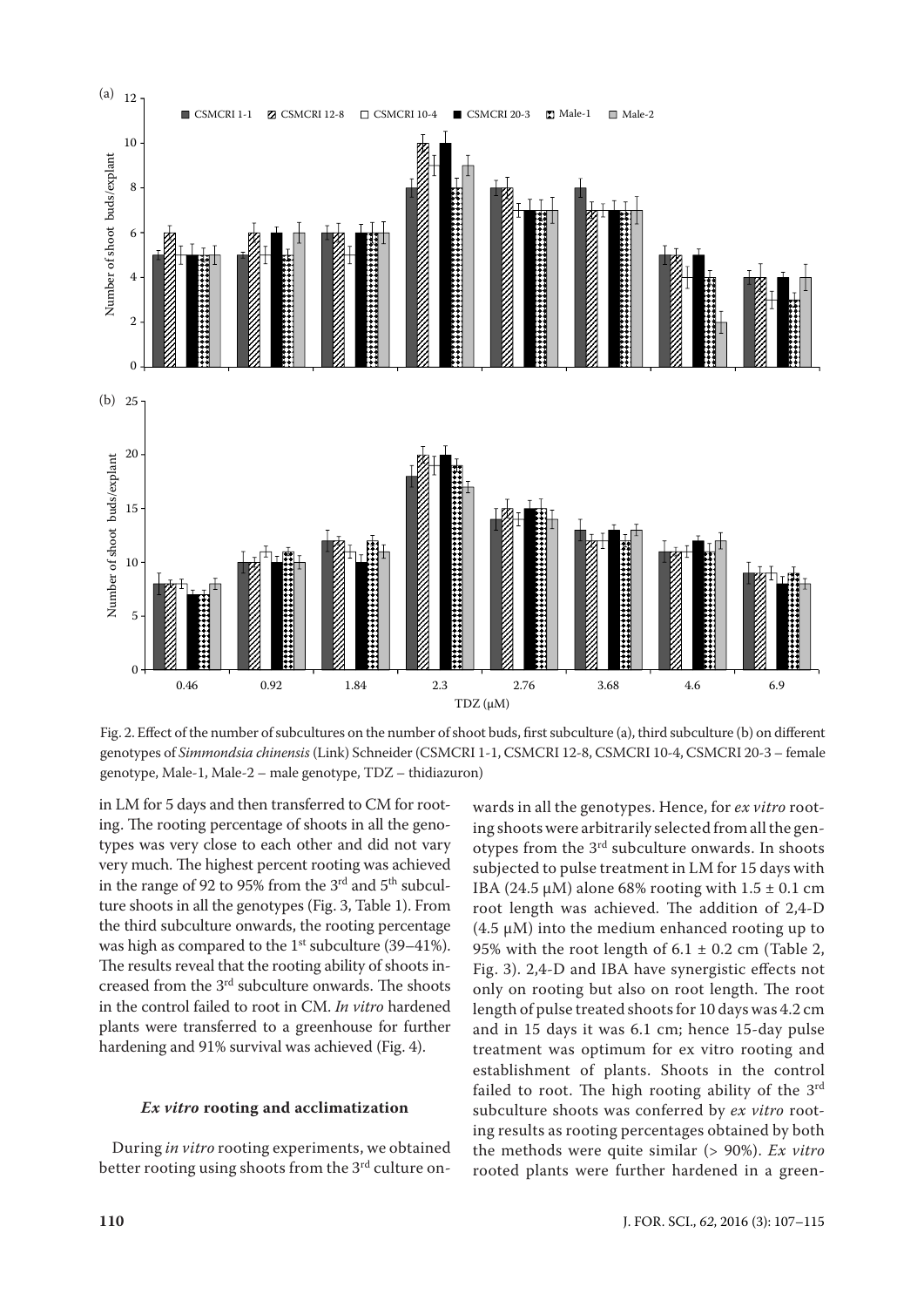

Fig. 3. Micropropagation of Simmondsia chinensis (Link) Schneider using nodal segments: multiple shoot bud induction upon 1st subculture (bar = 1.0 cm) (a), generation and elongation of 17–20 shoot buds on Murashige and Skoog (MS) medium supplemented with 2.3 µM thidiazuron (TDZ) (bar = 1.0 cm) (b), multiple shoot bud induction from axillary buds of *in vitro*  shoots on MS medium supplemented with 2.3 µM TDZ (bar = 1.5 cm) (c), *in vitro* rooted shoots in ½ strength hormone-free MS medium supplemented with charcoal 0.02% (bar = 1.5 cm) (d), pulse treated shoots  $(4-5)$  placed in a single poly bag containing sterile sand for *ex vitro* rooting covered with poly bag, *ex vitro* rooted plants in bags after 3 weeks (bar = 2.0 cm) (e), *ex vitro* rooted plant removed from the bag after 4 weeks (f), flowering resulted into successful fruiting (bar = 5.0 cm) (g, h), and *ex vitro* rooted plants flowered within a year (i)

house with 99% survival rate. No visual morphological abnormalities were observed in generated plants. *Ex vitro* rooted plants flowered within a year (Fig. 3) and flowering resulted in successful fruiting (Fig. 3).

In the comparative study of these rooting methods, the number of roots developed through *in* 

*vitro* rooting was higher (1–15) as compared to *ex vitro* (4–5) rooted shoots. Roots developed *ex vitro* were long and with the secondary root system without any callus at the base. The total time taken for plantlet generation through *ex vitro* rooting was 135 days and was very much shorter as compared to *in vitro* rooting 180 days (Fig. 4).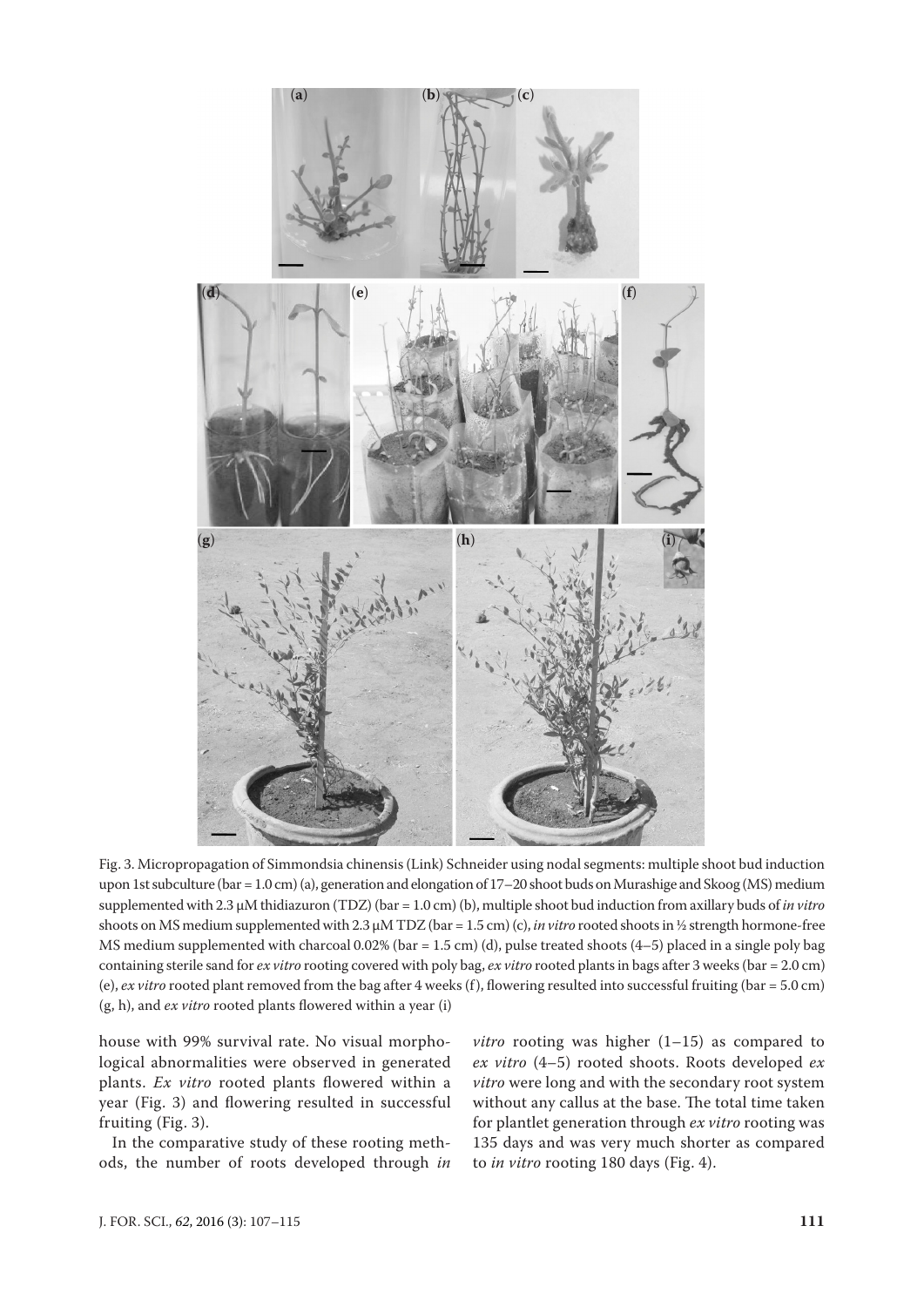Table 2. Effect of hormones on *ex vitro* rooting of *Simmondsia chinensis* (Link) Schneider

| Hormones $(\mu M)$ |            | Pulse treatment (days) |                           |                            |                           |                            |
|--------------------|------------|------------------------|---------------------------|----------------------------|---------------------------|----------------------------|
|                    |            | 10                     |                           | 15                         |                           |                            |
| <b>IBA</b>         | <b>NAA</b> | $2,4-D$                | rooting $(\%)$            | root length (cm)           | rooting $(\%)$            | root length (cm)           |
| 12.2               |            |                        | $33 \pm 2.1$ <sup>c</sup> | $0.5 \pm 0.1^a$            | $39 \pm 1.4^a$            | $0.6 \pm 0.1^a$            |
| 24.5               |            |                        | $72 \pm 1.2^f$            | $1.0 \pm 0.1^{\rm b}$      | $68 \pm 1.2^d$            | $1.5 \pm 0.1^{\rm b}$      |
| 49.0               |            |                        | $61 \pm 1.2$ <sup>d</sup> | $0.6 \pm 0.1^a$            | $65 \pm 1.2$ <sup>d</sup> | $0.8 \pm 0.1^a$            |
|                    | 2.70       |                        | $10 \pm 1.3^{\text{a}}$   | $0.6 \pm 0.1^a$            | $39 \pm 1.2^a$            | $0.6 \pm 0.1^a$            |
|                    | 5.40       |                        | $32 \pm 1.8$ <sup>c</sup> | $0.8 \pm 0.1^a$            | $40 \pm 1.2^a$            | $0.9 \pm 0.1^{\rm b}$      |
|                    | 8.10       |                        | $21 \pm 1.1^b$            | $1.7 \pm 0.1^a$            | $38 \pm 1.1^{\rm a}$      | $0.7 \pm 0.2^{\text{a}}$   |
|                    |            | 2.25                   | $31 \pm 1.9^{\circ}$      | $1.2 \pm 0.2^b$            | $43 \pm 1.9^{\rm b}$      | $1.2 \pm 0.2^{\rm b}$      |
|                    |            | 4.50                   | $42 \pm 1.8$ <sup>d</sup> | $1.5 \pm 0.2^{\rm b}$      | $49 \pm 2.8$ <sup>c</sup> | $1.6 \pm 0.1^{\rm b}$      |
|                    |            | 13.5                   | $35 \pm 1.7^{\circ}$      | $1.4 \pm 0.1^{\rm b}$      | $45 \pm 1.6^{\rm b}$      | $1.5 \pm 0.1^{\rm b}$      |
| 24.5               |            | 2.25                   | $71 \pm 1.5$ <sup>f</sup> | $3.8 \pm 0.1^{\rm b}$      | $90 \pm 2.3^{\rm d}$      | $5.2 \pm 0.1^{\rm b}$      |
| 24.5               |            | 4.50                   | $73 \pm 1.6^f$            | $4.2 \pm 0.1$ <sup>c</sup> | $95 \pm 2.2$ <sup>f</sup> | $6.1 \pm 0.2$ <sup>c</sup> |
| 24.5               |            | 13.5                   | $70 \pm 1.4^f$            | $4.1 \pm 0.2$ <sup>c</sup> | $91 \pm 2.1$ <sup>d</sup> | $6.0 \pm 0.1$ <sup>c</sup> |

values represent means  $\pm$  SE of the treatment of 20 explants in three replicate experiments, means followed by different letters are significantly different at 0.05 probability level; IBA – indole-3-butyric acid, NAA – 1-naphthaleneacetic acid, 2,4-D – 2,4-dichlorophenoxyacetic acid

# **DISCUSSION**

A non-purine phenylurea derivative TDZ is widely used for shoot development (Malik, Saxena 1992; Bhagwat, Lane 2004). It is found to mimic cytokinin-like activity, and to promote release of lateral buds from dormancy (Wang et al. 1986). It has also been reported as a potential plant growth regulator to induce a high frequency of shoot regeneration, particularly in woody plant species (HUETTEMAN, PREECE 1993) but no attempts have been made in Jojoba, a typical hardwood plant. In the present investigation, axillary bud induction was observed in the medium supplemented with 4.60 µM TDZ, however, induced shoot buds failed to elongate at the same TDZ concentration. Similar results were reported in chili pepper by Hyde hous auxin levels (Mure and P<code>HILLIPS</code> (1996). Upon subsequent subcul-

tures, 20 shoots per explant with 14–15 cm length were obtained on MS medium containing 2.30 µM TDZ after 5 weeks of culture. Similar results were reported in *Camellia sinensis* Linnaeus and *Musa acuminata* Colla (MONDAL et al. 1998; FARAHANI et al. 2008). The effect of alone 6-benzylaminopurine (BAP) and in combination with auxin on micropropagation of Jojoba has been documented by different rates of shoot multiplication (Driver, Kuniyuki 1984; Chaturvedi, Sharma 1989; Mills et al. 1997; Llorente, Apóstolo 1998; Tyagi, Prakash 2004; Singh et al. 2008). In the present study, TDZ alone could give rise to 20 shoots. Such a response may be due to an increase in the level of endogenous cytokinins. Apart from its cytokinin-like activity, it has been suggested to be a modulator of the endogenous auxin levels (Murthy et al. 1995). This may be the reason why during the present study TDZ might



Fig. 4. Schematic representation of time taken for plantlet generation using *in vitro* and *ex vitro* rooting methods of *Simmondsia chinensis* (Link) Schneider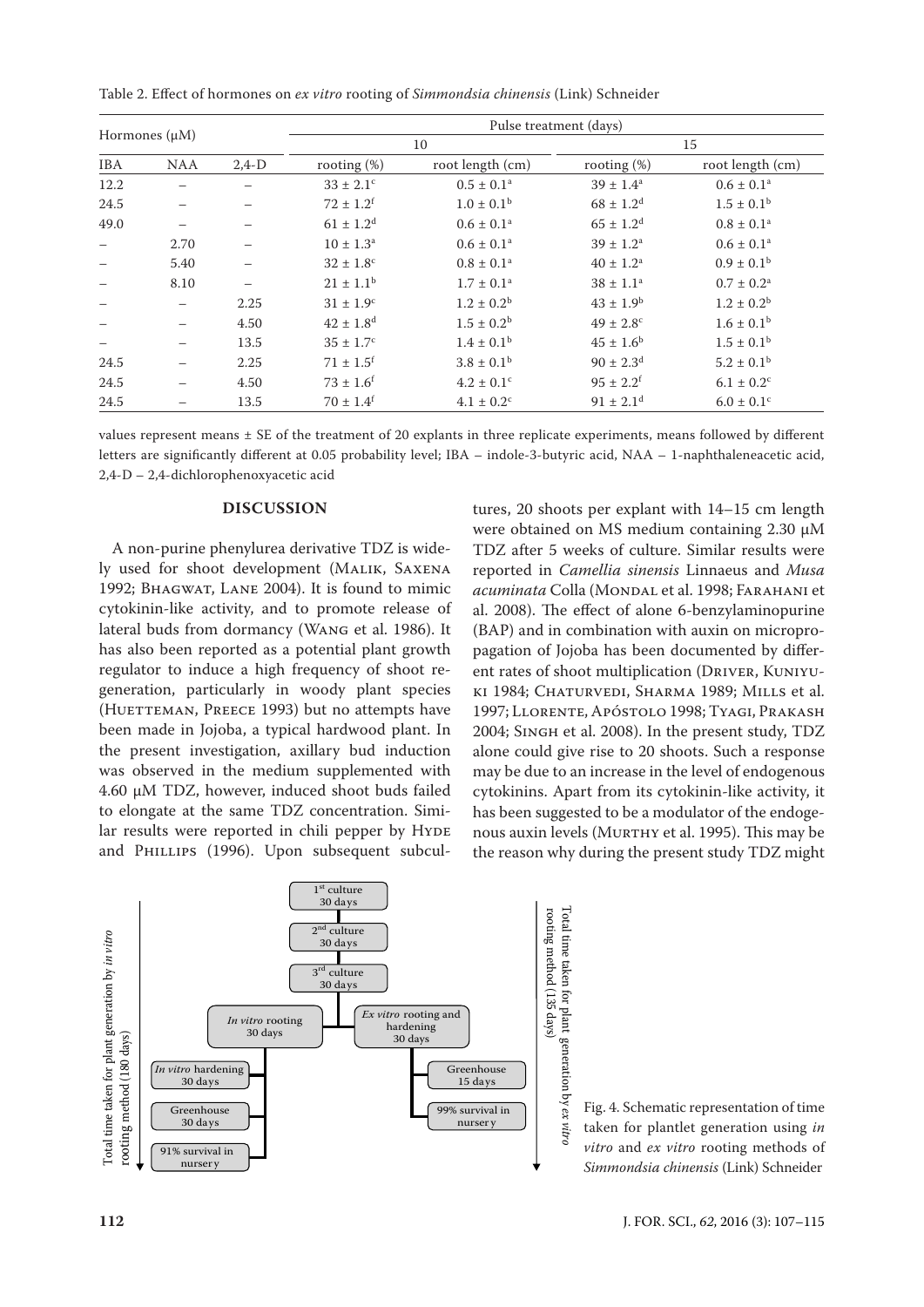have scored higher numbers of shoots. BAP is reported to produce a higher number of shoots per explant, however, it induces callus and hyperhydrated shoots (Llorente, Apóstolo 1998, 2000; Mills et al. 2004; Tyagi, Prakash 2004).

We could achieve more than 90% in vitro rooting, which was higher than earlier (CHATURVEDI, SHARma 1989; Mills et al. 1997; Tyagi, Prakash 2004). The rooting percentage of shoots increased from around 39 to 92% from the first to the third subculture, hence from the 3<sup>rd</sup> culture onwards shoots are more suitable for rooting, which may be due to the better physiological condition of shoots for better rooting. Similar results were observed in *Eucalyptus* L'Heritier (Goncalves 1980; Gupta et al. 1981; Badia 1982; Mccomb, Bennett 1982). Also in perennial plants/tree species the growth of the culture may be slow as compared to annual plants, and restore their juvenile traits essential for rooting upon subsequent subcultures, hence this may be one of the reasons for a high rooting percentage in older cultures/3rd subculture onwards. A progressive increase in the rooting ability of chestnut microshoots occurred at the 8th subculture (Feijó, Pais 1990; Wang, Guo 2007). In Chinese chestnut (*Castanea mollissima*  Blume) it was observed that upon subculture the levels of endogenous indoleacetic acid (IAA) in microshoots gradually increased, and endogenous levels of abscisic acid, cytokinin and gibbrelic acid in microshoots decreased. The level of 3-IAA was directly correlated with subculture numbers and rooting rates in the chestnut plant (Hou et al. 2010). In all the genotypes rooting ability was very close to each other, which may be due to similar growth regulator uptake, translocation rate and metabolic processes among genotypes (Blakesley 1991). Similarly to in vitro rooting, high *ex vitro* rooting (> 90%) was achieved from the shoots of the 3rd subculture onwards. However, shoots generated according to Singh et al. (2008) resulted in 82.5% *ex vitro* rooting (data not shown). *Ex vitro* rooting using IBA in combination with 2,4-D was found to be best as compared to alone IBA; similar results were observed in Stachousia tryonii (BHATIA et al. 2002). Rooting in sand or in auxin-free medium corroborates other reports that although auxins are essential for root induction, they may not be required for root growth and their continued presence may even inhibit the root growth (SINGH et al. 2008).

*Ex vitro* rooted plantlets are usually more suited for transplantation as compared to *in vitro* rooted plantlets (ANDERSEN 1986). The root system developed  $ex$  *vitro* was different from the root system developed during *in vitro* rooting practice. The *ex vitro* rooting method was also found to be better for the survival and establishment of the plant as compared to the *in vitro* rooting (Singh et al. 2011, 2014).

We report here rooting in one step through *ex vitro* rooting to minimize time and labour for plantlet generation. Numerous studies have addressed *in vitro* rooting in this plant to the best of our knowledge till now but there is no report on *ex vitro* rooting of micropropagated shoots of *S. chinensis* male and female plants*.* The study clearly figured out the effect of subculture on rooting efficiency and also found that the rooting pattern of *ex vitro* rooting is preferable for the better establishment and survival of the plant. This protocol will be useful for mass propagation in a short time.

#### **References**

- Agrawal V., Prakash S., Gupta S.C. (2002): Effective protocol for *in vitro* shoot production through nodal explants of *Simmondsia chinensis*. Biologia Plantarum, 45: 449–453.
- Andersen A.S. (1986): Environmental influences on adventitious rooting in cuttings of non-woody species. In: Jackson M.B. (ed.): New Root Formation in Plants and Cuttings. Dordrecht, Martinus Nijhoff: 223–253.
- Apóstolo N.M., Llorente B.E. (2000): Anatomy of normal and hyperhidric leaves and shoots of *in vitro* grown *Simmondsia chinensis* (Link) Schneider. In Vitro Cellular and Developmental Biology – Plant, 36: 243–249.
- Badia N.K. (1982): *Eucalyptus rudis* Endl.: Techniques de micropropagation par la culture de noeuds *in vitro*. In: Colloque International sur la Culture *in vitro* des Essences Forestières, IUFRO, AFOCEL, Nangis, France: 135–142.
- Bhagwat B., Lane W.D. (2004): *In vitro* shoot regeneration from leaves of sweet cherry (*Prunus avium*) 'Lapins' and 'Sweetheart'. Plant Cell and Tissue Culture, 78: 173–181.
- Bhardwaj M., Uppal S., Jain S., Kharb P., Dhillon R., Jain R.K. (2010): Comparative assessment of ISSR and RAPD marker assays for genetic diversity analysis in Jojoba [*Simmondsia chinensis* (Link) Schneider]. Journal of Plant Biochemistry and Biotechnology, 19: 255–258.
- Bhatia N.P., Bhatia P., Ashwath N. (2002): *Ex vitro* rooting of micropropagated shoots of *Stackhousia tryonii*. Biologia Plantarum, 45: 441–444.
- Blakesley A. (1991): Uptake and metabolism of 6-benzyladenine in shoot proliferation of *Musa* and *Rhododendron*. Plant Cell and Tissue Culture, 25: 69–74.
- Chang Y., Chen S., Ma B., Lu Z. (1991): Studies of the relationship between some hormones and adventitious root formation in shoot-tip culture of apple (*Malus pumila* mill cvs). Journal of Agricultural University of Hebei, 14: 1–5.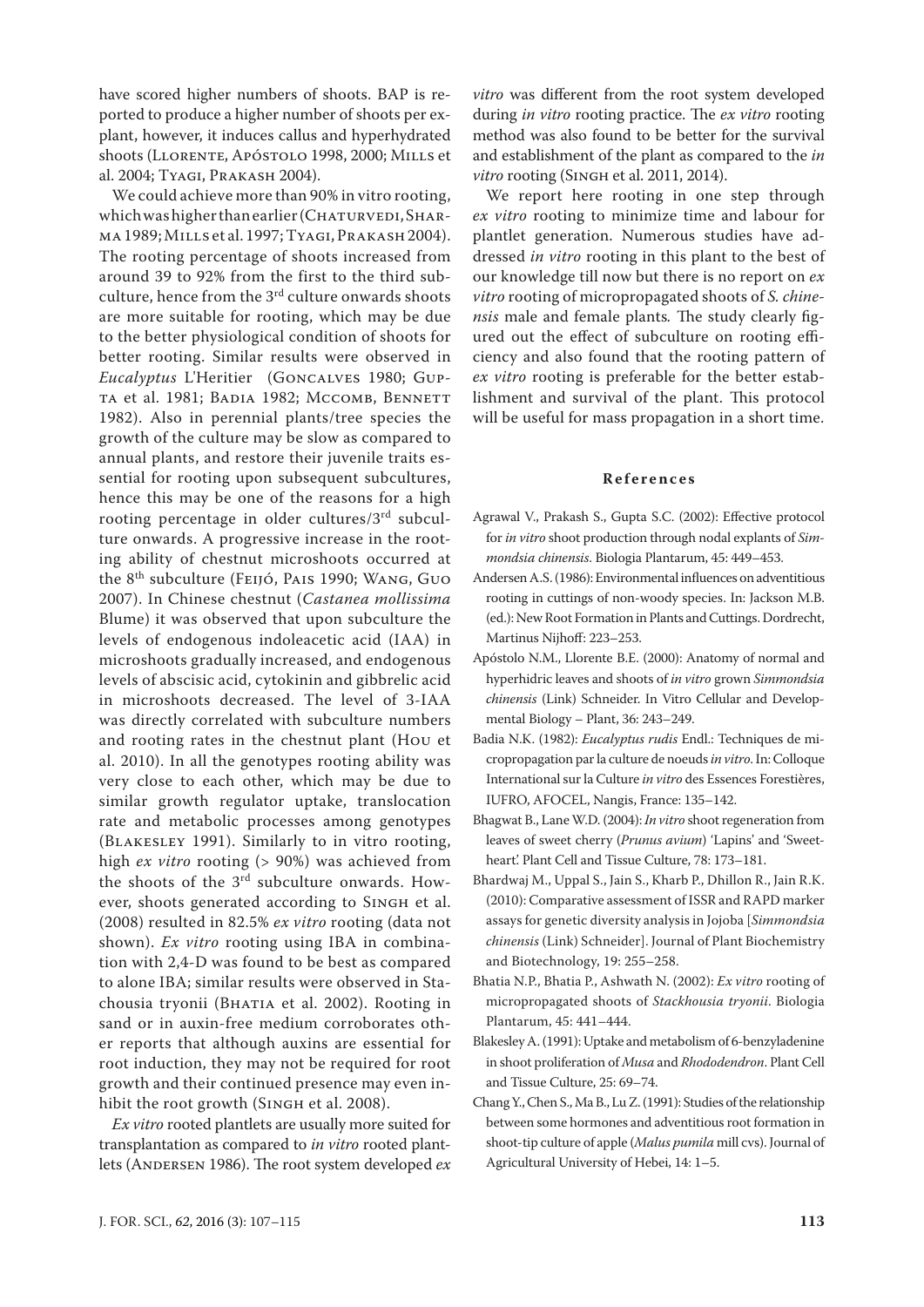- Chaturvedi H.C., Sharma M. (1989): *In vitro* production of cloned plants of Jojoba [*Simmondsia chinensis* (Link) Schneider] through shoot proliferation in long term culture. Plant Science, 63: 199–207.
- Coates W., Ayerza R., Palzkill D. (2006): Supplemental pollination of Jojoba – a means to increase yields. Industrial Crops and Products, 24: 41–45.
- Debergh P.C., Maene L.J. (1981): A scheme for the commercial propagation of ornamental plants by tissue culture. Scientia Horticulture, 14: 335–345.
- Driver J.A., Kuniyuki A.H. (1984): *In vitro* propagation of paradox walnut rootstock. Horticulture Science, 19: 507–509.
- Farahani F., Aminpoor H., Sheidai M., Noormohammadi Z., Mazinani M.H. (2008): An improved system for *in vitro* propagation of Banana (*Musa acuminate* L.) Cultivars. Asian Journal of Plant Science, 7: 116–118.
- Goncalves A.N. (1980): Reversion to juvenility and cloning of *Eucalyptus urophyllu* S.T. Blake in cell and tissue culture systems. In: IUFRO Symposium and Workshop on Genetic Improvement and Productivity of Fast Growing Tree Species, Sao Paulo, Brazil, Aug 25–30, 1980: 786–787.
- Gupta P.K., Mascarenhas A.F., Jagannathan V. (1981): Tissue culture of forest trees – clonal propagation of *Eucalyptus citriodora* Hook. by tissue culture. Plant Science Letter, 20: 195–201.
- Hamama L., Baaziz M., Letouze R. (2001): Somatic embryogenesis and plant regeneration from leaf tissue of Jojoba. Plant Cell Tissue and Organ Culture, 65: 109–113.
- Hofer M. (1995): *In vitro* androgenesis in apple. Gartenbauwissenschaft, 60: 12–15.
- Huang Z., Li M., Tan S. (2002): Study on the relationship between the changes of activities and isoenzymes of polyphenol oxidase and the rooting of *Eucalyptus* cuttings after treatment with indolebutyric acid. Guihaia, 21: 77−82.
- Huetteman C.A., Preece J.E. (1993): Thidiazuron a potent cytokinin for woody plant tissue culture. Plant Cell and Tissue Organ Culture, 33: 105–119.
- Hyde C.L., Phillips G. (1996): Silver nitrate promotes shoot development and plant regeneration of Chile pepper (*Capsicum annuum* L.) via organogenesis. In Vitro Cellular and Developmental Biology – Plant, 32: 72–80.
- Hou J.W., Guo S.J., Wang G.Y. (2010): Effects of *in vitro* subculture on the physiological characteristics of adventitious root formation in microshoots of *Castanea mollissima* cv. 'yanshanhong'. Journal of Forestry Research, 21: 155–160.
- Kochhar S., Kochhar V.K., Singh S.P., Katiyar R.S., Pushpangadan P. (2005): Differential rooting and sprouting behaviour of two *Jatropha* species and associated physiological and biochemical changes. Current Science, 89: 936–939.
- Llorente B.E., Apóstolo N.M. (1998): Effect of different growth regulators and genotype on *in vitro* propagation of Jojoba. New Zealand Journal of Crop and Horticulture Science, 26: 55–62.
- Llorente B.E., Juarez M.L., Apóstolo M.N. (2007): Exogenous trehalose affects morphogenesis *in vitro* of Jojoba. Plant Cell Tissue and Organ Culture, 89: 193–201.
- Loreto P., Botti C., Palzkill D. (1998): Rooting of Jojoba cuttings: The effect of clone, substrate composition and temperature. Industrial Crops and Products, 9: 47–52.
- Low C.B., Hackett W.P. (1981): Vegetative propagation of Jojoba. California Agriculture, 35: 12–13.
- Malik K.A., Saxena P.K. (1992): Regeneration in *Phaseolus vulgaris* L. High-frequency induction of direct shoot formation in intact seedlings by N6-benzylaminopurine and thidiazuron. Planta, 186: 384–389.
- Martin K.P. (2003): Rapid *in vitro* multiplication and *ex vitro* rooting of *Rotula aquatica* Lour., a rare rhoeophytic woody medicinal plant. Plant Cell Report, 21: 415–420.
- McComb J.A., Bennett I.J. (1982): Vegetative propagation of eucalypts: Using tissue culture and its application to forest improvement in Western Australia. In: Fujiwara A. (ed.): Proceedings of the 5th International Congress of Plant Tissue and Cell Culture, Tokyo, Japan, July 11–16, 1982: 721–722.
- Mills D., Wenkart S., Benzioni A. (1997): Micropropagation of *Simmondsia chinensis* (Jojoba). In: Bajaj Y.P.S. (ed.): Biotechnology in Agriculture and Forestry. Berlin-Heidelberg, Springer-Verlag: 380–939.
- Mills D., Yanqing Z., Benzioni A. (2004): Improvement of Jojoba shoot multiplication *in vitro* by ventilation. In Vitro Cell and Developmental Biology – Plant, 40: 396–402.
- Mondal T.K., Bhattacharya A., Sood A., Ahuja P.S. (1998): Micropropagation of tea (*Camellia sinensis* (L.) O. Kuntze) using Thidiazuron. Plant Growth Regulation, 5: 57–61.
- Murashige T., Skoog F. (1962): A revised medium for rapid growth and bio assays with tobacco issue cultures. Physiologia Plantarum, 15: 473–497.
- Murthy B.N.S., Murch S.J., Saxena P.K. (1995): Thidiazuron induced somatic embryogenesis in intact seedlings of peanut (*Arachis hypogaea* L.), endogenous growth regulator levels and significance of cotyledons. Physiologia Plantarum, 94: 268–276.
- Noiton D., Vine J.H., Mullins M.G. (1992): Effects of serial subculture *in vitro* on the endogenous levels of indole-3-acetic acid and root ability in microcuttings of 'Jonathan' apple. Plant Growth Regulation, 11: 377–383.
- Pan R., Tian X. (1999): Comparative effect of IBA, BSAA and 5,6-Cl<sub>2</sub>-IAA-Me on the rooting of hypocotyl in mung bean. Plant Growth Regulation, 27: 91−98.
- Pei D., Yuan L., Xi S., Gu R. (2002): Shoot rooting *in vitro* for walnut cultivars. Scientia Silvae Sincae, 38: 32–38.
- Roussos P.A., Tolia-Marioli A., Pontikis C.A., Kotsias D. (1999): Rapid multiplication of Jojoba seedlings by *in vitro* culture. Plant Cell Tissue and Organ Culture, 57: 133–137.
- Singh A., Reddy M.P., Chikara J., Singh S. (2010): A simple regeneration protocol from stem explants of *Jatropha curcas* – A biodiesel plant. Industrial Crops and Products, 31: 209–213.
- Singh A., Reddy M.P., Patolia J.S. (2008) An improved protocol for micropropagation of elite genotypes of *Sim-*